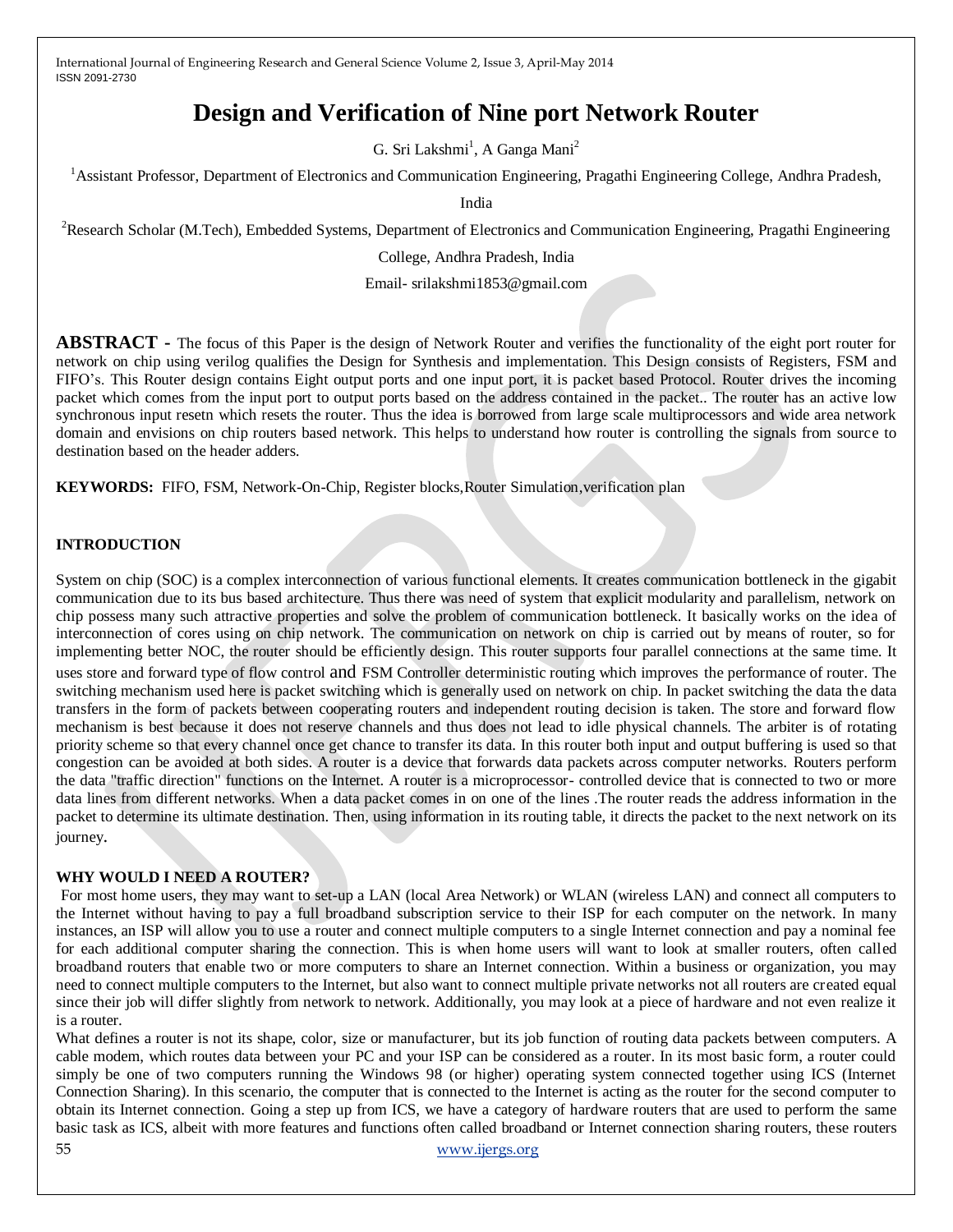allow you to share one Internet connection with multiple computers. Broadband or ICS routers will look a bit different depending on the manufacturer or brand, but wired routers are generally a small box-shaped hardware device with ports on the front or back into which you will plug each computer along with a port to plug in your broadband modem. These connection ports allow the router to do its job of routing the data packets between each of the computers and the data going to and from the Internet. These routers also support NAT (network address translation), which allows all of your computers to share a single IP address on the Internet.

## **ROUTER DESIGN PRINCIPLES**

Given the strict contest deadline and the short implementation window we adopted a set of design principles to spend the available time as efficiently as possible. This document provides specifications for the Router is a packet based protocol. Router drives the incoming packet which comes from the input port to output ports based on the address contained in the packet. The router is a" Network Router" has a one input port from which the packet enters. It has Eight output ports where the packet is driven out. Packet contains 3 parts. They are Header, data and frame check sequence. Packet width is 16 bits and the length of the packet can be between 1 byte to 8192 bytes. Packet header contains three fields DA and length. Destination address (DA) of the packet is of 16 bits. The switch drives the packet to respective ports based on this destination address of the packets. Each output port has 16-bit unique port address. If the destination address of the packet matches the port address, then switch drives the packet to the output port, Length of the data is of 16 bits and from 0 to 8191. Length is measured in terms of bytes. Data should be in terms of bytes and can take anything. Frame check sequence contains the security check of the packet. It is calculated over the header and data. The communication on network on chip is carried out by means of router, so for implementing better NOC, the router should be efficiently design. This router supports four parallel connections at the same time. It uses store and forward type of flow control and FSM Controller deterministic routing which improves the performance of router. The switching mechanism used here is packet switching which is generally used on network on chip. In packet switching the data the data transfers in the form of packets between co-operating routers and Independent routing decision is taken. The store and forward flow mechanism is best because it does not reserve channels and thus does not lead to idle physical channels. The arbiter is of rotating priority scheme so that every channel once get chance to transfer its data. In this router both input and output buffering is used so that congestion can be avoided at both sides. Features

- $\triangleright$  Full duplex synchronous serial data transfer
- $\triangleright$  Variable length of transfer word up to 8192 bytes.
- $\blacktriangleright$  HEADER is the first data transfer.
- $\triangleright$  Rx and Tx on both rising or falling
- $\triangleright$  Fully static synchronous design with one clock domain
- $\triangleright$  Technology independent VERILOG
- $\triangleright$  Fully synthesizable.

ROUTER is a Synchronous protocol. The clock signal is provided by the master to provide synchronization. The clock signal controls when data can change and when it is valid for reading. Since ROUTER is synchronous, it has a clock pulse along with the data. RS-232 and other asynchronous protocols do not use a clock pulse, but the data must be timed very accurately.

# **OPERATION**

The Nine Port Router Design is done by using of the three blocks. The blocks are 16-Bit Register, Router Controller and output block. The router controller is design by using FSM design and the output block consists of four FIFO's combined together. The FIFO's store data packets and when you want to send data that time the data will read from the FIFO's. In this router design has Eight outputs i.e. 16-Bit size and one 16-bit data port. It is used to drive the data into router. we are using the global clock, reset signals, error signal and suspended data signals are the output's of the router. The FSM controller gives the error and SUSPENDED\_DATA\_IN signals. These functions are discussed clearly in below FSM description. The ROUTER can operate with a single master device and with one or more slave devices. If a single slave device is used, the RE (read enable) pin may be fixed to logic low if the slave permits it. Some slaves require the falling edge (HIGH→LOW transition) of the slave select to initiate an action such as the mobile operators, which starts conversion on said transition. With multiple slave devices, an independent RE signal is required from the master for each slave device.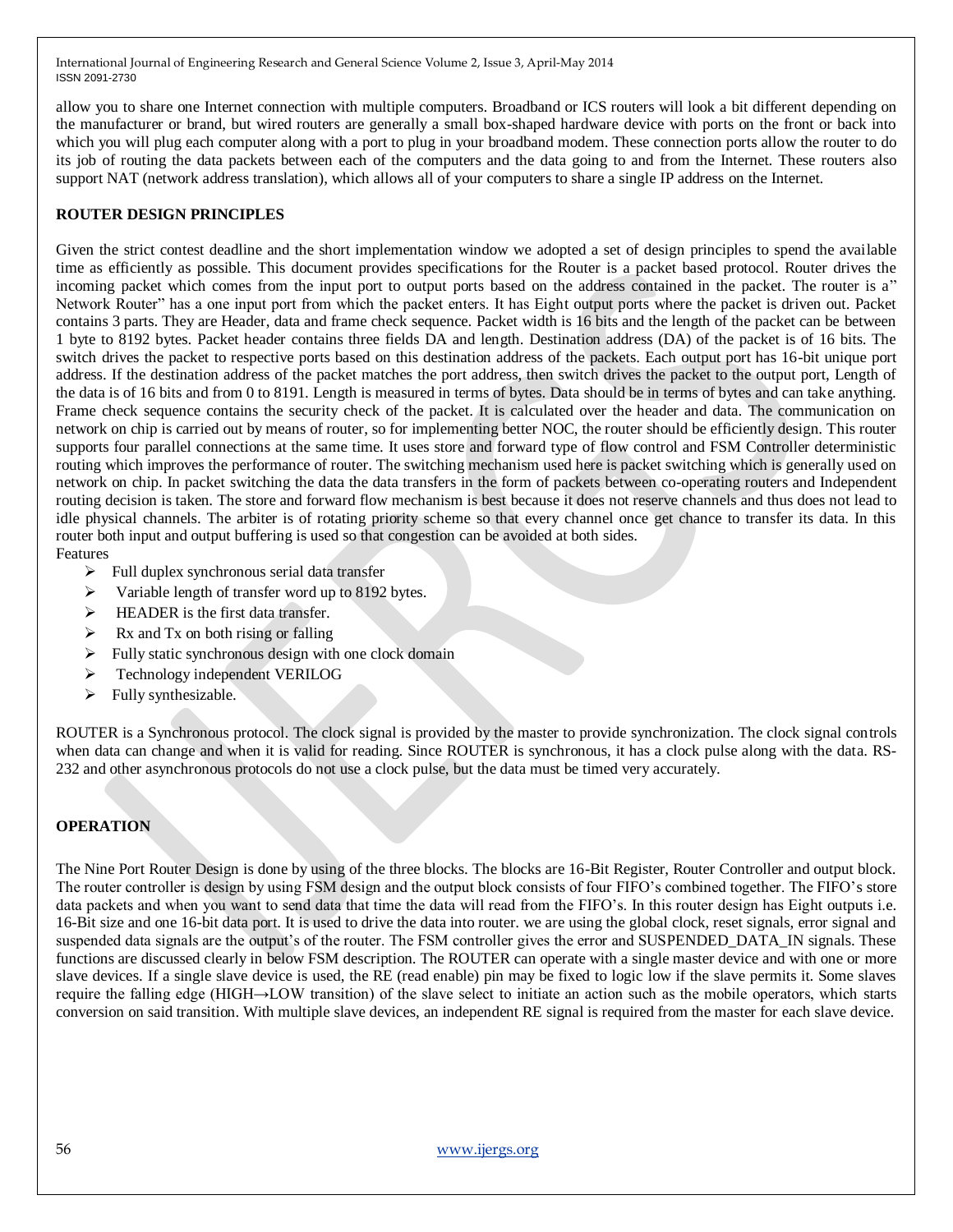#### **FIGURES**



Figure 2: Internal Structure of Nine Port Router

57 [www.ijergs.org](http://www.ijergs.org/)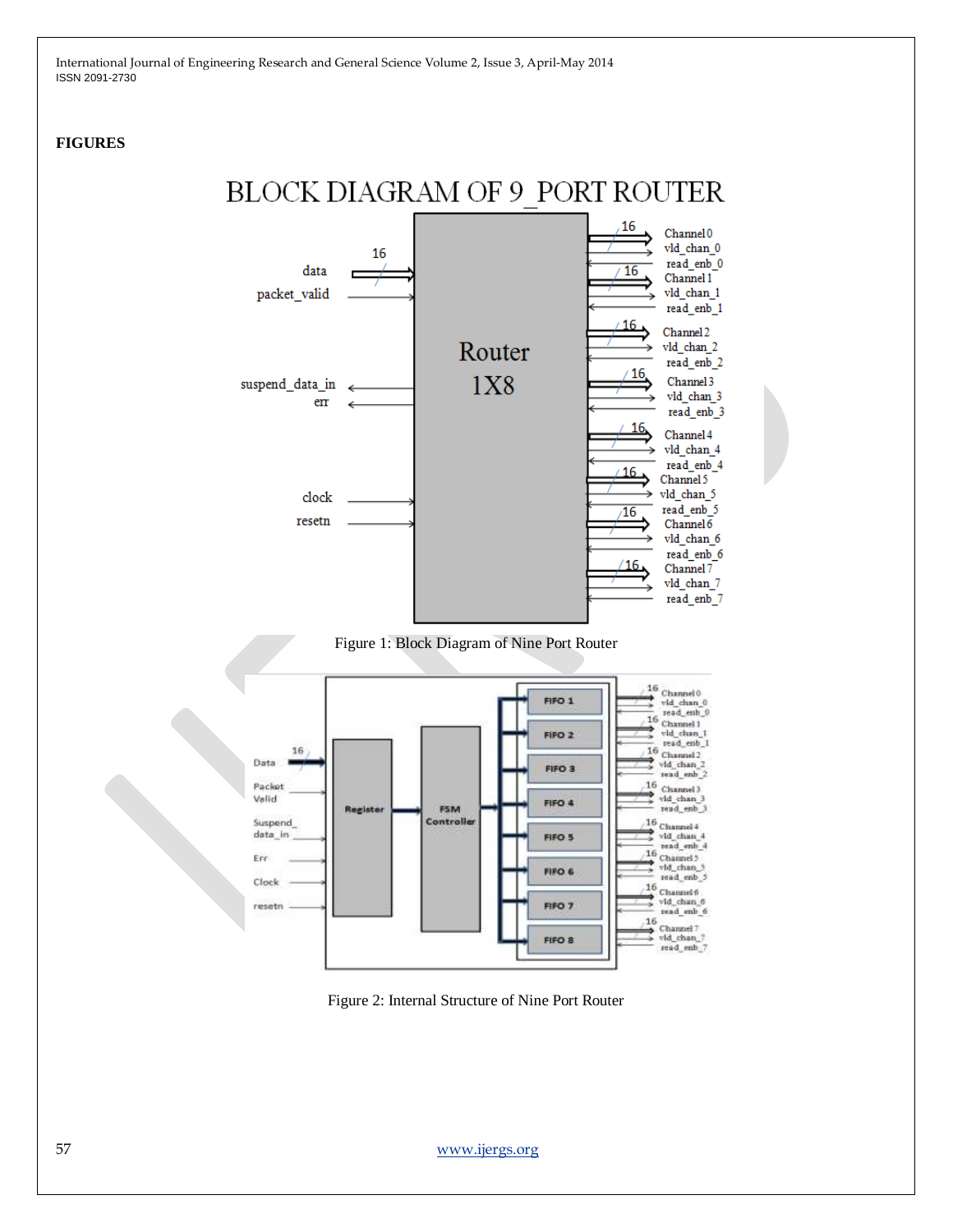

Figure 3: Simulation of FSM Controller



Figure 4: Simulation of Router

58 [www.ijergs.org](http://www.ijergs.org/)